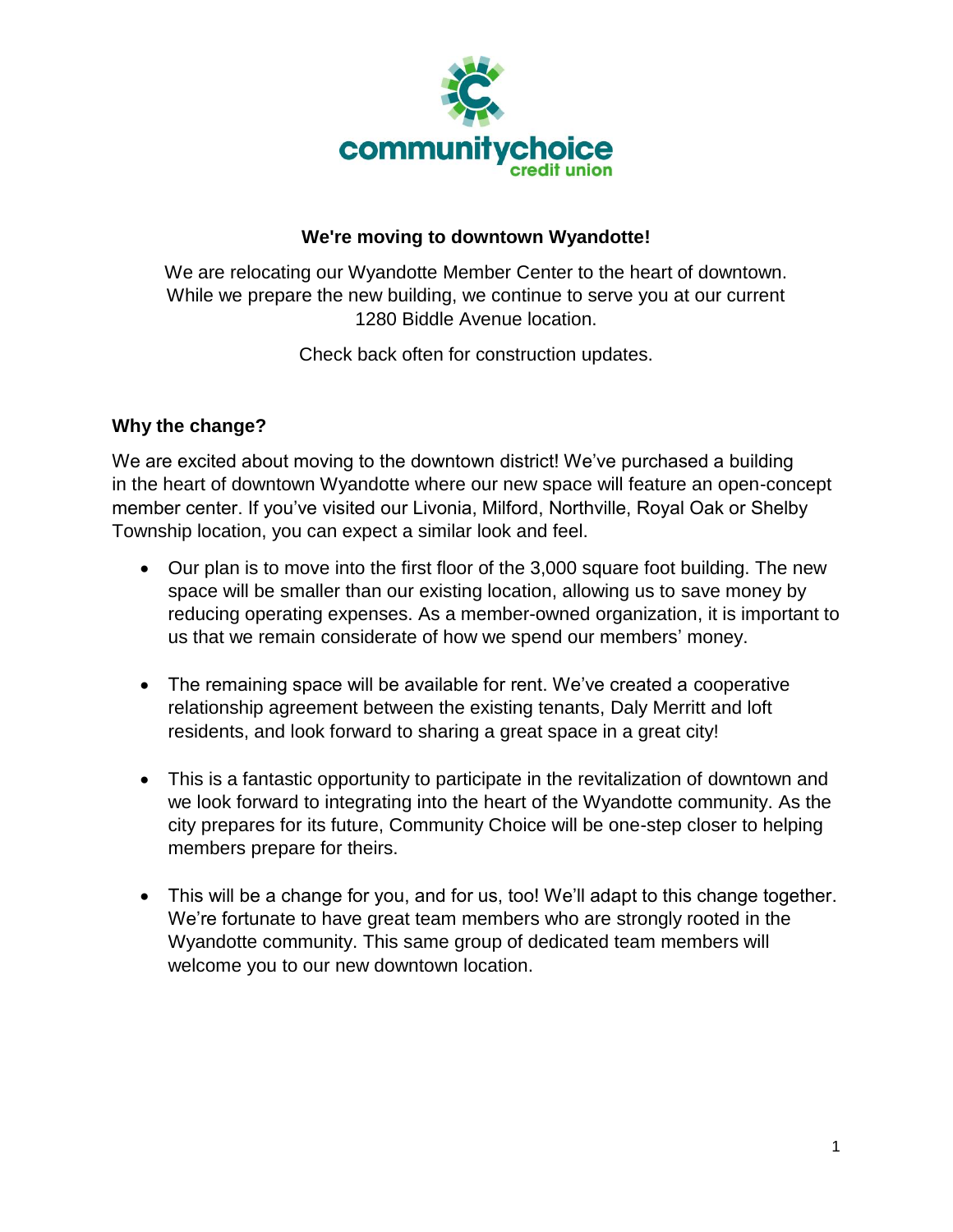

#### **Why are we moving?**

Just like with you and your families, over time, our space needs change, too. The current building has more space than we need. By relocating, we will move into a smaller space, decreasing operating expenses, and become more visible and accessible in a more desirable location.

- The location of the current building was selected based on it's proximity to BASF, an originating Select Employee Group of Wyandotte Federal Credit Union, WFCU, which was founded in 1938. Originally, many credit unions formed to serve employees from a select group/company. The WFCU membership was primarily comprised of these employees and their families.
- Over the past few decades, WFCU merged several times. Now, our members represent a broader member base than BASF employees, and we do not have a relationship with BASF. Today, we're able to offer membership to anyone in the state. A new location among other retailers will increase our visibility and foot traffic, and will invite new members to join Community Choice Credit Union.

#### **When will the move take place?**

- For anyone who has been through a construction project, you can relate to how many adjustments there are to the timeline.
- We plan to occupy the new space later this year.

#### **Moving to our new locations has many benefits**

Downtown Wyandotte is becoming a hub of entertainment, shopping, and dining for families and retailers - we want to be part of the action!

- When was the last time you walked by the current location? Chances are, within the last year, you've probably walked through downtown Wyandotte, visiting shops, meeting friends for dinner, attending a Friday event, or having fun at the art festival. As you run errands or enjoy your time downtown, we'll be one step closer to you.
- Our new location will create an opportunity for those walking by to stop in and get to know us. The foot traffic will increase our visibility, which is an important part of growing our membership.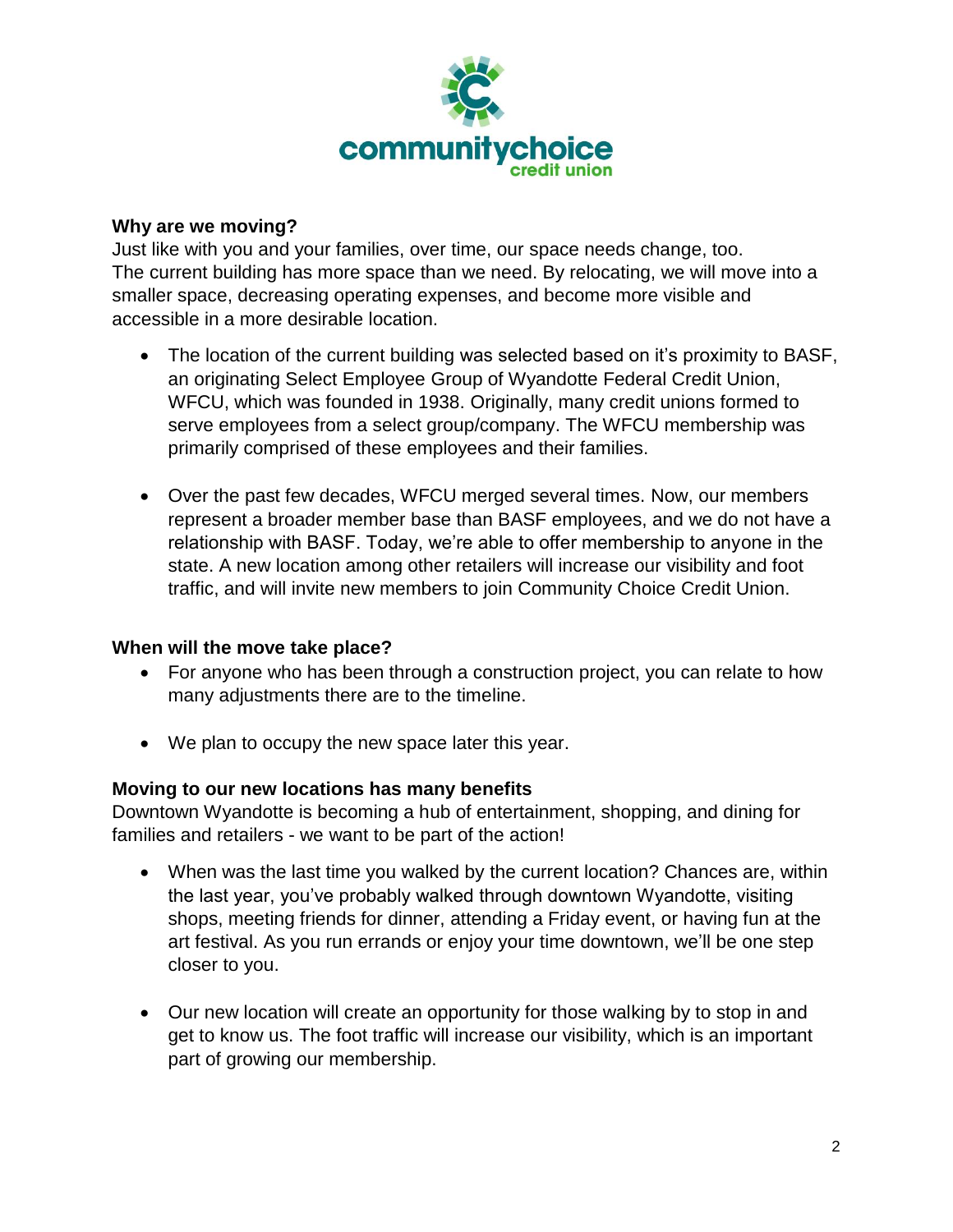

### **We'll Grow Together**

Growing our membership is an important part of making sure we're sustainable for the future. Throughout our evolution, the Credit Union has been a pillar of the community. We look forward to serving the community for years to come, and assisting new and existing members in every stage of their financial lives.

- We're proud to say we have Wyandotte residents who've been credit union members for over sixty years! Thank you for your membership and continued support over the years! You've played a key role in our success and have helped spread the word about the value of being a credit union member.
- We look forward to welcoming new members and helping existing members who will remember getting their first credit card, car loan, and mortgage with Community Choice. To prepare for the future, it's important to work with a diverse group of members who take advantage of our products and services.
- The look and feel of the new location will be much different compared to the current space. Once you visit the new, open concept member center, it will stop feeling less "new" and more like part of your routine.

## **The Open Concept**

As technology makes it easier for people to do their banking without visiting a member center, when members do choose to visit, it's typically because they want to speak with someone to get the information they need. When you need us, we'll be ready to answer a questions, take a loan application or complete a transaction. The open concept space is designed especially for this!

- The open concept member center is more relaxed. You'll have the opportunity to sit down and talk with a member of our team, or complete a quick transaction at an ATM; the choice is yours!
- Members who visit our open concept locations tell us they love the look and feel of the member centers! It's a more natural layout that makes it easy to have a conversation.